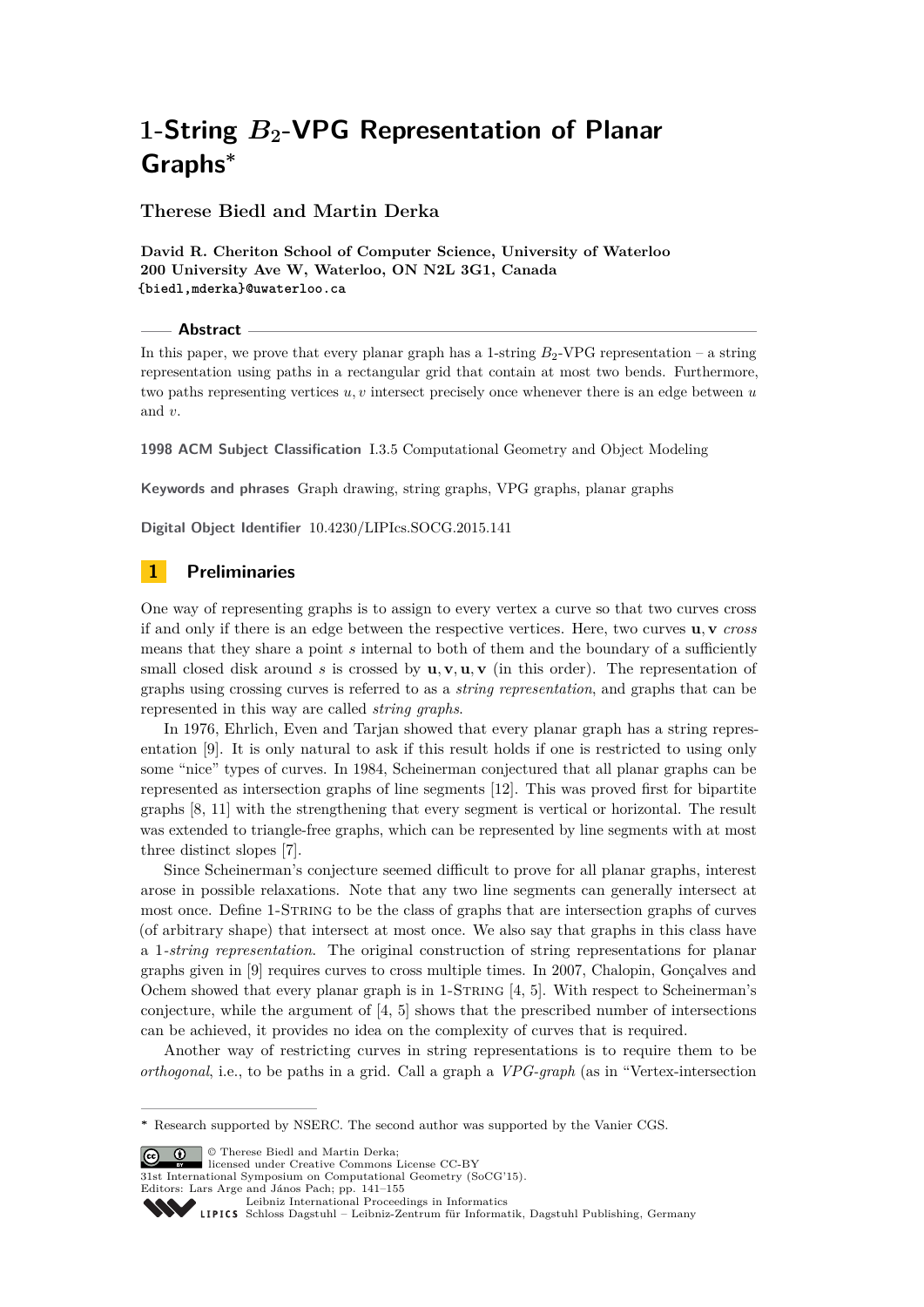## **142 1-String** *B***2-VPG Representation of Planar Graphs**

graph of Paths in a Grid") if it has a string representation with orthogonal curves. It is easy to see that all planar graphs are VPG-graphs (e.g. by generalizing the construction of Ehrlich, Even and Tarjan). For bipartite planar graphs, curves can even be required to have no bends [\[8,](#page-14-2) [11\]](#page-14-3). For arbitrary planar graphs, bends are required in orthogonal curves. Recently, Chaplick and Ueckerdt showed that 2 bends per curve always suffice [\[6\]](#page-14-8). Let *B*2*-VPG* be the graphs that have a string representation where curves are orthogonal and have at most 2 bends; the result in [\[6\]](#page-14-8) then states that planar graphs are in *B*2-VPG. Unfortunately, in Chaplick and Ueckerdt's construction, curves may cross each other repeatedly, and so it does not prove that planar graphs are in 1-STRING.

The conjecture of Scheinerman remained open until 2009 when it was proved true by Chalopin and Gonçalves [\[3\]](#page-14-9).

**Our Results:** In this paper, we show that every planar graph has a string representation that simultaneously satisfies the requirements for 1-String (any two curves cross at most once) and the requirements for  $B_2$ -VPG (any curve is orthogonal and has at most two bends). Our result hence re-proves, in one construction, the results by Chalopin et al. [\[4,](#page-14-5) [5\]](#page-14-6) and the result by Chaplick and Ueckerdt [\[6\]](#page-14-8).

<span id="page-1-0"></span> $\triangleright$  **Theorem 1.** *Every planar graph has a* 1-string  $B_2$ -VPG representation.

Our approach is inspired by the construction of 1-string representations from 2007 [\[4,](#page-14-5) [5\]](#page-14-6). The authors proved the result in two steps. First, they showed that triangulations without separating triangles admit 1-string representations. By induction on the number of separating triangles, they then showed that a 1-string representation exists for any planar triangulation, and consequently for any planar graph.

In order to show that triangulations without separating triangles have 1-string representations, Chalopin et al. [\[5\]](#page-14-6) used a method inspired by Whitney's proof that 4-connected planar graphs are Hamiltonian [\[13\]](#page-14-10). Asano, Saito and Kikuchi later improved Whitney's technique and simplified his proof [\[1\]](#page-14-11). Our paper uses the same approach as [\[5\]](#page-14-6), but borrows ideas from [\[1\]](#page-14-11) and develops them further to reduce the number of cases.

# **2 Definitions and Basic Results**

Let us begin with a formal definition of a 1-string  $B_2$ -VPG representation.

 $\triangleright$  **Definition 2** (1-string  $B_2$ -VPG representation). A graph *G* has a 1-string  $B_2$ -VPG repres*entation* if every vertex  $v$  of  $G$  can be represented by a curve  $\bf{v}$  such that:

- **1.** Curve **v** is *orthogonal*, i.e., it consists of horizontal and vertical segments.
- **2.** Curve **v** has at most two bends.
- **3.** Curves **u** and **v** intersect at most once, and **u** intersects **v** if and only if  $(u, v)$  is an edge of *G*.

We always use **v** to denote the curve of vertex  $v$ , and write  $\mathbf{v}^R$  if the representation R is not clear from the context. We also often omit "1-string  $B_2$ -VPG" since we do not consider any other representations.

Our technique for constructing representations of a graph uses an intermediate step referred to as a "partial 1-string  $B_2$ -VPG representation of a W-triangulation that satisfies the chord condition with respect to three chosen corners." We define these terms, and related graph terms, first.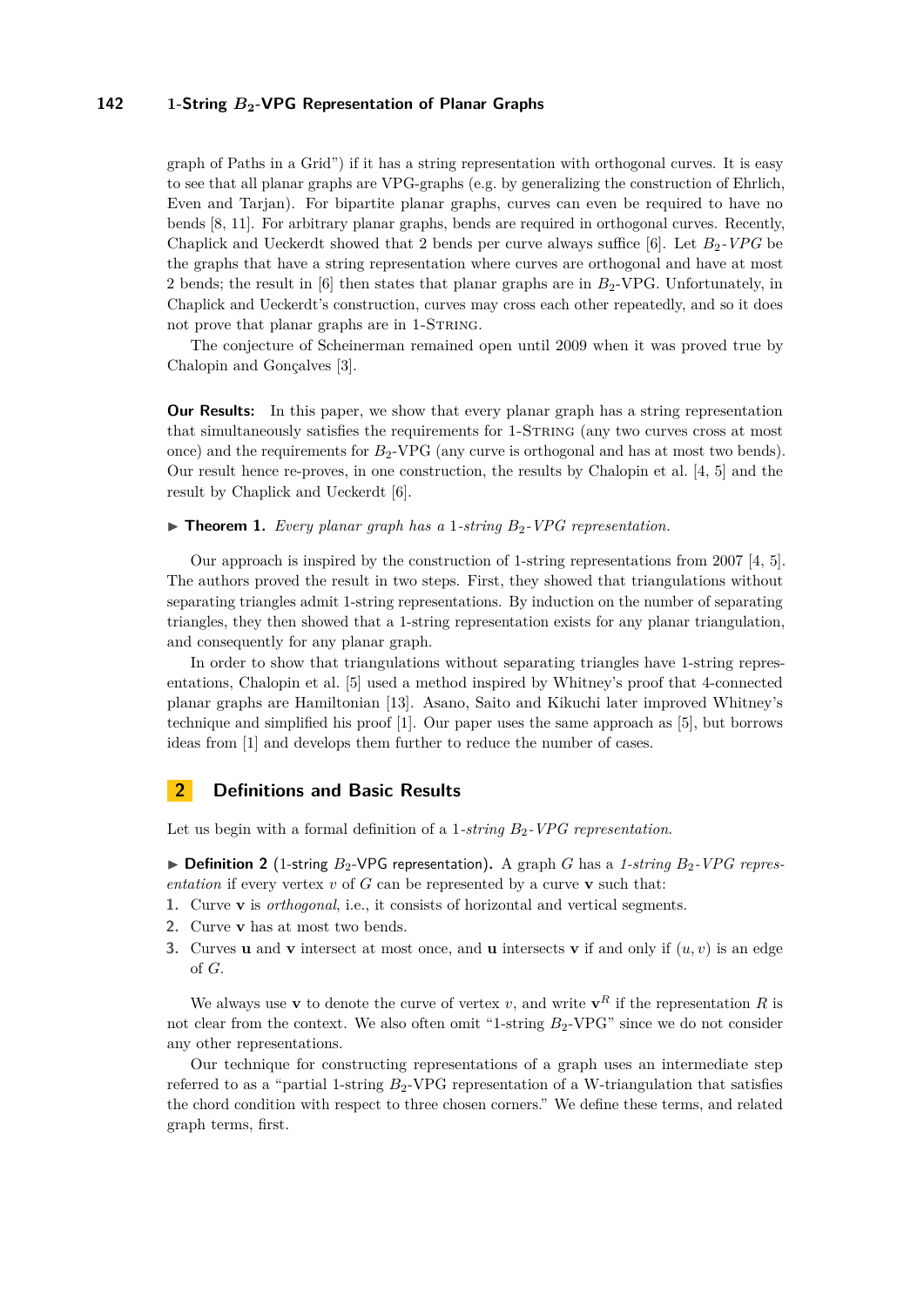A *planar graph* is a graph that can be embedded in the plane, i.e., it can be drawn so that no edges intersect except at common endpoints. All graphs in this paper are planar. We assume throughout the paper that one combinatorial embedding of the graph has been fixed by specifying the clockwise (CW) cyclic order of incident edges around each vertex. Subgraphs inherit this embedding, i.e., they use the induced clockwise orders. A *facial region* is a connected region of  $\mathbb{R}_2 - \Gamma$  where  $\Gamma$  is a planar drawing of *G* that conforms with the combinatorial embedding. The circuit bounding this region can be read from the combinatorial embedding of *G* and is referred to as a *face*. The *outer-face* is the one that corresponds to the unbounded region; all others are called *interior faces*. The outer-face cannot be read from the embedding; we assume throughout this paper that the outer-face of *G* has been specified. Subgraphs inherit the outer-face by using as outer-face the one whose facial region contains the facial region of the outer-face of *G*. An edge of *G* is called *interior* if it does not belong to the outer-face.

A *triangulated disk* is a planar graph *G* for which the outer-face is a simple cycle and every interior face is a triangle. A *separating triangle* is a cycle *C* of length 3 such that *G* has vertices both inside and outside the region bounded by *C* (with respect to the fixed embedding and outer-face of *G*). Following the notation of [\[5\]](#page-14-6), a *W-triangulation* is a triangulated disk that does not contain a separating triangle. A *chord* of a triangulated disk is an interior edge for which both endpoints are on the outer-face.

For two vertices *X, Y* on the outer-face of a connected planar graph, define *PXY* to be the counter-clockwise (CCW) path on the outer-face from *X* to *Y* (*X* and *Y* inclusive). We often study triangulated disks with three specified distinct vertices *A, B, C* called the *corners*. *A, B, C* must appear on the outer-face in CCW order. We denote  $P_{AB} = (a_1, a_2, \ldots, a_r)$ ,  $P_{BC} = (b_1, b_2, \ldots, b_s)$  and  $P_{CA} = (c_1, c_2, \ldots, c_t)$ , where  $c_t = a_1 = A$ ,  $a_r = b_1 = B$  and  $b_s = c_1 = C$ .

▶ **Definition 3** (Chord condition). A W-triangulation *G* satisfies the *chord condition* with respect to the corners  $A, B, C$  if  $G$  has no chord within  $P_{AB}, P_{BC}$  or  $P_{CA}$ , i.e., no interior edge of *G* has both ends on  $P_{AB}$ , or both ends on  $P_{BC}$ , or both ends on  $P_{CA}$ <sup>[1](#page-2-0)</sup>

 $\triangleright$  **Definition 4** (Partial 1-string  $B_2$ -VPG representation). Let *G* be a connected planar graph and  $E' \subseteq E(G)$  be a set of edges. An  $(E')$ -1-string  $B_2$ -VPG representation of G is a 1-string  $B_2$ -VPG representation of the subgraph  $(V(G), E')$ , i.e., curves **u**, **v** cross if and only if  $(u, v)$ is an edge in  $E'$ . If  $E'$  consists of all interior edges of  $G$  as well as some set of edges  $F$  on the outer-face, then we write  $(int \cup F)$  *representation* instead.

In our constructions, we use  $(int \cup F)$  representations with  $F = \emptyset$  or  $F = e$ , where *e* is an outer-face edge incident to corner *C* of a W-triangulation. Edge *e* is called the *special edge*, and we sometimes write  $(int \cup e)$  representation, rather than  $(int \cup \{e\})$  representation.

## **2.1 2-Sided, 3-Sided and Reverse 3-Sided Layouts**

To create representations where vertex-curves have few bends, we need to impose geometric restrictions on representations of subgraphs. Unfortunately, no one type of layout seems sufficient for all cases, and we will hence have three different layout types whose existence we will prove in parallel.

<span id="page-2-0"></span><sup>1</sup> For readers familiar with [\[5\]](#page-14-6) or [\[1\]](#page-14-11): A W-triangulation that satisfies the chord condition with respect to corners *A, B, C* is called a *W-triangulation with 3-boundary PAB, PBC , PCA* in [\[5\]](#page-14-6), and the chord condition is the same as *Condition (W2b)* in [\[1\]](#page-14-11).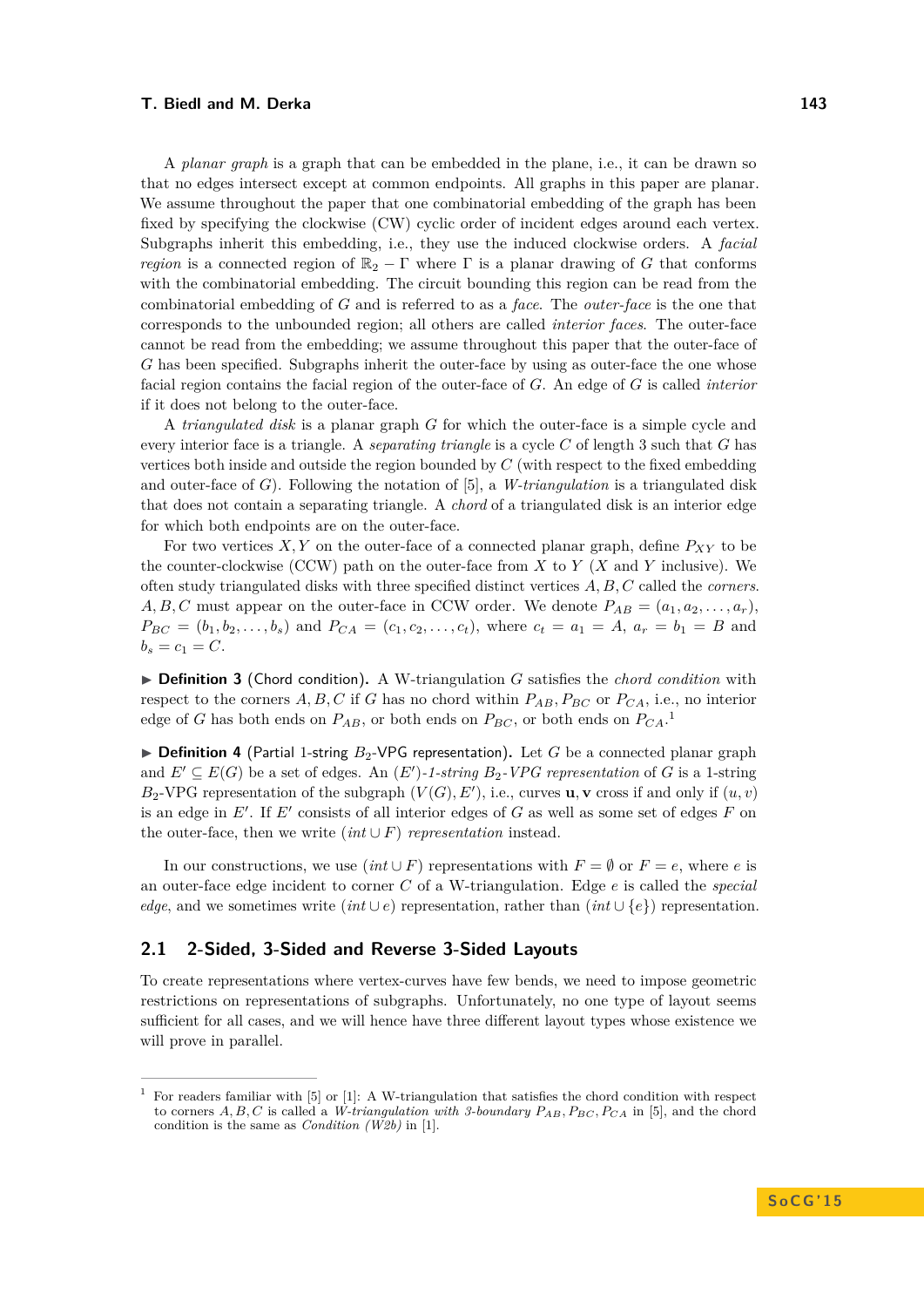$\triangleright$  **Definition 5** (2-sided layout). Let G be a connected planar graph and A, B be two distinct outer-face vertices. An  $(int \cup F)$  *B*<sub>2</sub>-VPG representation of *G* has a 2-sided layout (with respect to corners *A, B*) if:

- **1.** There exists a rectangle  $\Theta$  that contains all intersections of curves and such that the top of Θ is intersected, from right to left in order, by the curves of the vertices of *PAB*, and the bottom of  $\Theta$  is intersected, from left to right in order, by the curves of the vertices of *PBA*.
- **2.** The curve **v** of an outer-face vertex  $v$  has at most one bend. (By 1., this implies that **A** and **B** have no bends.)

 $\triangleright$  **Definition 6** (3-sided layout). Let G be a connected planar graph and A, B, C be three distinct vertices in CCW order on the outer-face of *G*. Let *F* be a set of exactly one outer-face edge incident to *C*. An  $(int \cup F)$  *B*<sub>2</sub>-VPG representation of *G* has a 3-sided layout (with respect to corners *A, B, C*) if:

- **1.** There exists a rectangle Θ containing all intersections of curves so that
	- **(i)** the top of Θ is intersected, from right to left in order, by the curves of the vertices on *PAB*;
	- **(ii)** the left side of Θ is intersected, from top to bottom in order, by the curves of the vertices on  $P_{Bb_{s-1}}$ , possibly followed by **C**; <sup>[2](#page-3-0)</sup>
	- **(iii)** the bottom of Θ is intersected, from right to left in order, by the curves of vertices on  $P_{c_2A}$  $P_{c_2A}$  $P_{c_2A}$  in reversed order, possibly followed by  $\mathbb{C}$ ;<sup>2</sup>
	- (iv) curve  $\mathbf{b_s} = \mathbf{C} = \mathbf{c_1}$  intersects the boundary of  $\Theta$  exactly once; it is the bottommost curve to intersect the left side of  $\Theta$  if the special edge in *F* is  $(C, c_2)$ , and **C** is the leftmost curve to intersect the bottom of  $\Theta$  if the special edge in *F* is  $(C, b_{s-1})$ .
- **5.** The curve **v** of an outer-face vertex  $v$  has at most one bend. (By 1., this implies that **B** has precisely one bend.)
- **6. A** and **C** have no bends.

We sometimes refer to the rectangle Θ for both 2- and 3-sided representation as a *bounding box*. Figure [1](#page-4-0) (which will serve as base case later) shows such layouts for a triangle and varying choices of *F*. We also need the concept of a *reverse* 3*-sided layout*, which is similar to the 3-sided layout except that *B* is straight and *A* has a bend. Formally, it satisfies conditions 1(ii-iv) and (2). 1(i) is replaced by "the right side of  $\Theta$  is intersected, from bottom to top in order, by the curves of the vertices on  $P_{AB}$ " and (3) is replaced by "**B** and **C** have no bends."

# **2.2 Private Regions**

Our proof starts with constructing representation for triangulations without separating triangles. The construction is then extended to all triangulations by merging representations of subgraphs obtained by splitting at separating triangles. To permit the merge, we apply the technique used in [\[5\]](#page-14-6) (and re-discovered in [\[10\]](#page-14-12)): With every triangular face, create a region that intersects the curves of vertices of the face in a predefined way and does not intersect anything else, specifically any other private regions. Following the notation of [\[10\]](#page-14-12), we call this a *private region* (but we use a different shape).

<span id="page-3-0"></span><sup>&</sup>lt;sup>2</sup> Recall  $(b_{s-1}, C)$  and  $(C, c_2)$  are the two incident edges of *C* on the outer-face.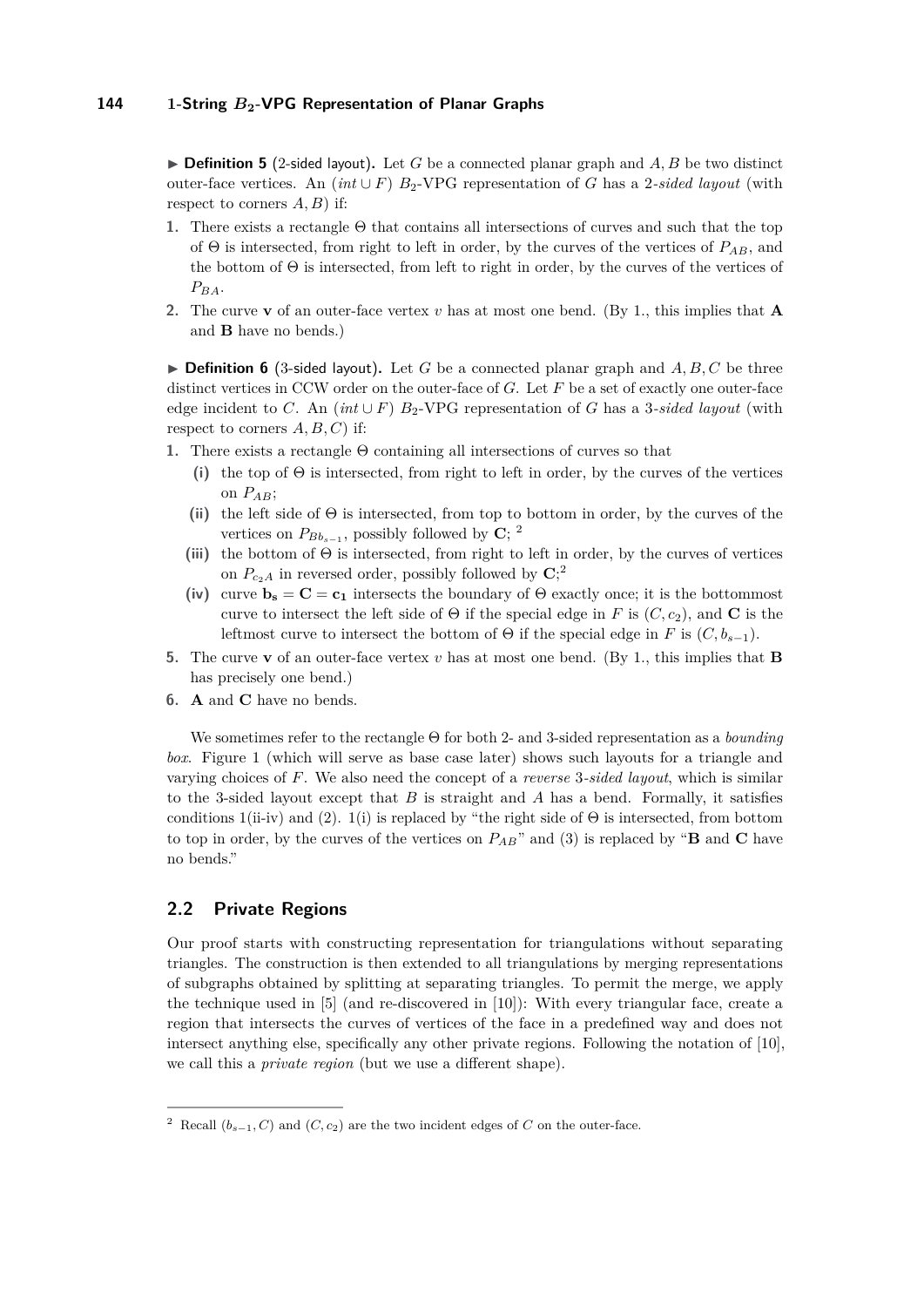<span id="page-4-0"></span>

**Figure 1** (*int* ∪ *F*) representations of a triangle: (Top) 2-sided representations for *F* ∈ { $\{(A, C)\}, \{(B, C)\}, \emptyset\}.$  (Bottom) 3-sided and reverse 3-sided representations for *F* ∈  $\{\{(A, C)\}, \{(B, C)\}\}\$ . Private regions are shaded in grey.

<span id="page-4-1"></span>

**Figure 2** The private region of a triangle *a, b, c* with possible rotations and flips.

▶ **Definition 7** (Chair-shape). A *chair-shaped area* is a region bounded by a 10-sided orthogonal polygon with CW (clockwise) or CCW (counter-clockwise) sequence of interior angles 90°, 90°, 270°, 270°, 90°, 90°, 90°, 90°, 270°, 90°. See also Figure [2.](#page-4-1)

**Definition 8** (Private region). Let G be a planar graph with a partial 1-string  $B_2$ -VPG representation *R* and let *f* be a facial triangle in *G*. A *private region* of *f* is a chair-shaped area  $\Phi$  inside  $R$  such that:

- **1.** Φ is intersected by no curves except for the ones representing vertices on *f*.
- **2.** All the intersections of *R* are located outside of Φ.
- **3.** For a suitable labeling of vertices of  $f$  as  $\{a, b, c\}$ ,  $\Phi$  is intersected by two segments of **a** and one segment of **b** and **c**. The intersections between these segments and Φ occur at the edges of  $\Phi$  as depicted in Figure [2.](#page-4-1)

## **3 Constructions for W-Triangulations**

Our key tool for proving Theorem [1](#page-1-0) is the following lemma:

<span id="page-4-2"></span> $\blacktriangleright$  **Lemma 9.** Let *G* be a *W*-triangulation that satisfies the chord condition with respect *to corners A, B, C.* For any  $e \in \{(C, b_{s-1}), (C, c_2)\}$ , *G has an* (*int* ∪ *e*) 1*-string B*<sub>2</sub>*-VPG*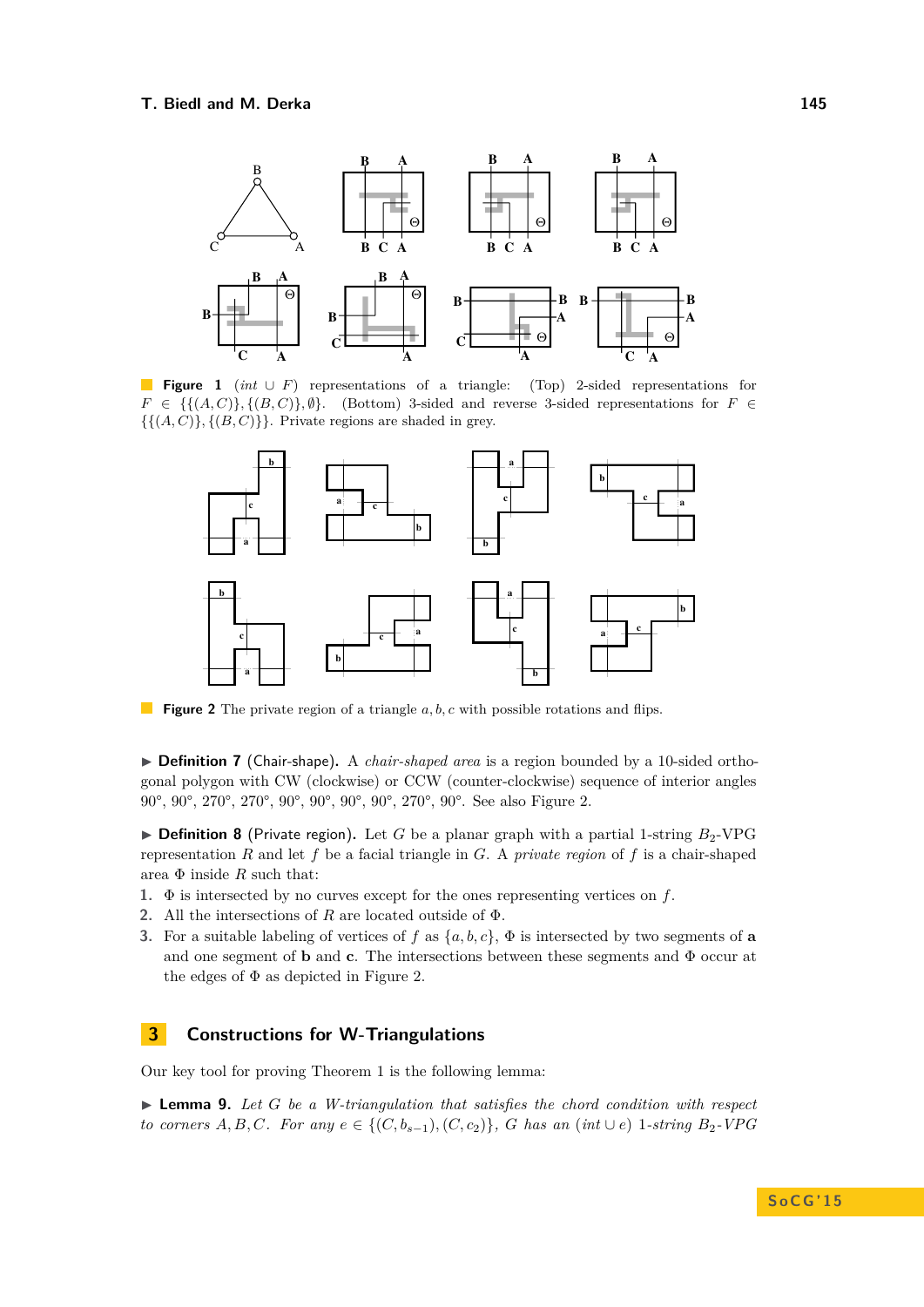### **146 1-String** *B***2-VPG Representation of Planar Graphs**

*representation with* 3*-sided layout and an* (*int* ∪ *e*) 1*-string B*2*-VPG representation with reverse* 3*-sided layout. Both representations have a chair-shaped private region for every interior face.*

The proof of Lemma [9](#page-4-2) will use induction on the number of vertices. To combine the representations of subgraphs, we sometimes need them to have a 2-sided layout, and hence prove the following result:

<span id="page-5-0"></span> $\triangleright$  **Lemma 10.** Let *G* be a W-triangulation that satisfies the chord condition with respect *to corners*  $A, B, C$ *. Then*  $G$  *has an* ( $int \cup F$ ) 1*-string*  $B_2$ -*VPG representation with* 2*-sided layout with respect to A, B and for any set F of at most one outer-face edge incident to C. Furthermore, this representation has a chair-shaped private region for every interior face of G.*

Notice that for Lemma [9](#page-4-2) the special edge *must* exist (this is needed in Case 1 to find private regions), while for Lemma [10,](#page-5-0) *F* is allowed to be empty.

We will prove both lemmas simultaneously by induction on the number of vertices. First, let us make an observation that will greatly help to reduce the number of cases. Define *G*rev to be the graph obtained from graph *G* by reversing the combinatorial embedding, but keeping the same outer-face. This effectively switches corners *A* and *B*, and replaces special edge  $(C, c_2)$  by  $(C, b_{s-1})$  and vice versa. If *G* satisfies the chord condition with respect to corners  $(A, B, C)$ , then  $G^{\text{rev}}$  satisfies the chord condition with respect to corners  $(B, A, C)$ . (With this new order, the corners are CCW on the outer-face of *G*rev, as required.)

Presume we have a 2-sided/3-sided/reverse 3-sided representation of  $G^{\text{rev}}$ . Then we can obtain a 2-sided representation of *G* by flipping the 2-sided one of *G*rev horizontally, i.e., along the *y*-axis. We can obtain a 3-sided/reverse 3-sided representation of *G* by flipping the reverse 3-sided/3-sided representation of *G*rev diagonally (i.e., along the line defined by  $(x = y)$ ). Hence for all the following cases, we may (after possibly applying the above flipping operation) either make a restriction on which edge the special edge is, or we only need to give the construction for 3-sided, but not for reverse 3-sided layout.

Now we begin the induction. In the base case,  $n = 3$ , so G is a triangle, and the three corners  $A, B, C$  must be the three vertices of this triangle. The desired  $(int \cup F)$ representations for all possible choices of *F* are depicted in Figure [1.](#page-4-0) The induction step for  $n \geq 4$  is divided into three cases which we describe in separate subsections.

## **3.1** *C* **has degree 2**

Since *G* is a triangulated disk with  $n \geq 4$ ,  $(b_{s-1}, c_2)$  is an edge. Define  $G' := G - C$  and  $F' := \{(b_{s-1}, c_2)\}\.$  We claim that *G*<sup>*n*</sup> satisfies the chord condition for corners  $A' := A, B' := B$ and a suitable choice of  $C' \in \{b_{s-1}, c_2\}$ , and argue this as follows. If  $c_2$  is not incident to a chord that ends on  $P_{BC}$ , then set  $C' := c_2$ ; clearly the chord condition holds for  $G'$ . If  $c_2$  is incident to such a chord, then  $b_{s-1}$  cannot be incident to a chord by planarity and the chord condition for *G*. So, in this case with the choice  $C' := b_{s-1}$  the chord condition holds for *G'*. Thus in either case, we can apply induction to  $G'$ .

To create a 2-sided representation of *G*, we use a 2-sided  $(int \cup F')$  representation *R'* of *G*<sup>'</sup>. We introduce a new vertical curve **C** placed between  $\mathbf{b}_{s-1}$  and  $\mathbf{c}_2$  below *R*<sup>'</sup>. Add a bend at the upper end of **C** and extend it leftwards or rightwards. If the special edge *e* exists, then extend **C** until it hits the curve of the other endpoint of *e*; else extend it only far enough to allow for the creation of the private region.

To create a 3-sided representation of *G*, we use a 3-sided  $(int \cup F')$  representation  $R'$  of  $G'$ . Note that regardless of which vertex is  $C'$ , we have **b**<sub>s−1</sub> as bottommost curve on the left and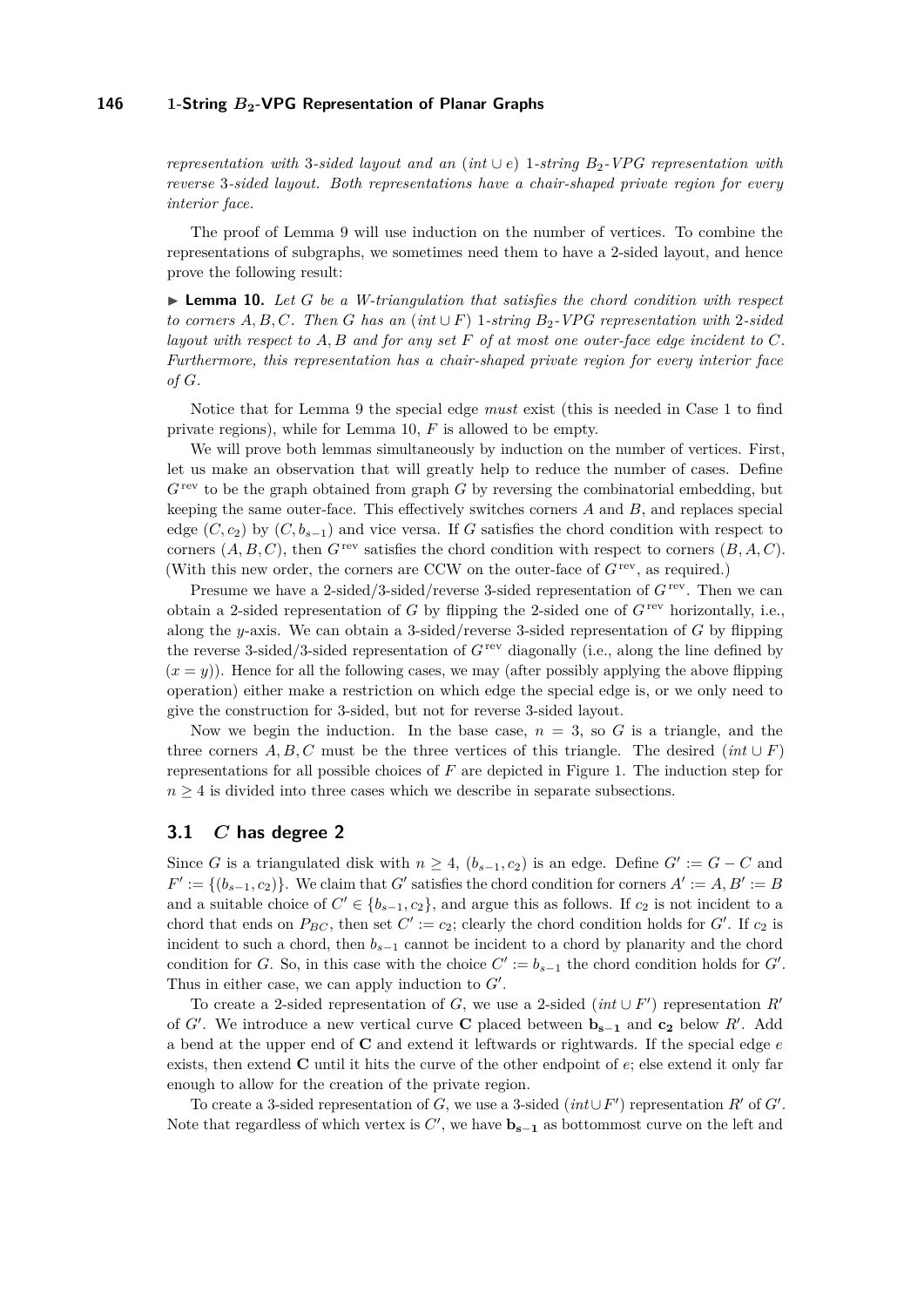<span id="page-6-0"></span>

**Figure 3** Case 1: *C* has degree 2. (Top) 3-sided representation. (Bottom) 2-sided representation.

**c<sup>2</sup>** as leftmost curve on the bottom. Introduce a new horizontal segment representing *C* which intersects **c<sup>2</sup>** if *F* = {(*C, c*2)}, or a vertical segment which intersects **bs**−**<sup>1</sup>** if *F* = {(*C, bs*−1)}.

In both constructions, after suitable lengthening, the curves intersect the bounding box in the required order. One can find the chair-shaped private region for the only new face  ${C, c_2, b_{s-1}}$  as shown in Figure [3.](#page-6-0) Observe that no bends were added to the curves of *R'* and that *C* has the required number of bends in both representations.

Since we have given the constructions for both possible special edges, we can obtain the reverse 3-sided representation by diagonally flipping a 3-sided representation of  $G^{\text{rev}}$ .

## **3.2** *G* **has a chord incident to** *C*

By the chord condition, this chord has the form  $(C, a_i)$  for some  $1 < i < r$ . Select the chord that minimizes *i*. The graph *G* can be split along the chord  $(C, a_i)$  into two graphs  $G_1$  and  $G_2$ . Both  $G_1$  and  $G_2$  are bounded by simple cycles, hence they are triangulated disks. No edges were added, so neither *G*<sup>1</sup> nor *G*<sup>2</sup> contains a separating triangle. So, both of them are W-triangulations.

We select  $(C, A, a_i)$  as corners for  $G_1$  and  $(a_i, B, C)$  as corners for  $G_2$  and can easily verify that  $G_1$  and  $G_2$  satisfy the chord condition with respect to those corners:

- $G_1$  has no chords on  $P_{Aa_i}$  or  $P_{CA}$  as they would violate the chord condition in *G*. There is no chord on  $P_{a_iC}$  as it is a single edge.
- $G_2$  has no chords on  $P_{a_i}$  or  $P_{BC}$  as they would violate the chord condition in *G*. There is no chord on  $P_{a_i}$  as it is a single edge.

So we can apply induction to both  $G_1$  and  $G_2$ , obtain representations  $R_1$  and  $R_2$  for them, and combine them suitably. In the 3-sided case, we will do so for all possible choices of special edge, and hence need not give the constructions for reverse 3-sided layout as explained earlier.

**Case 2(a):**  $F = \emptyset$  or  $F = \{(C, b_{s-1})\}$ . Inductively construct a 2-sided  $(int \cup (C, a_i))$ representation  $R_1$  of  $G_1$ . Inductively, construct an  $(int \cup F)$  representation  $R_2$  of  $G_2$ , which should be 2-sided if we want the result to be 2-sided and 3-sided if we want the result to be 3-sided. Note that either way  $\mathbf{C}^{R_2}$  and  $\mathbf{a}_i^{R_2}$  on the bottom side of  $R_2$  with  $\mathbf{C}^{R_2}$  to the left of  $\mathbf{a}_{\mathbf{i}}^{R_{2}}$ .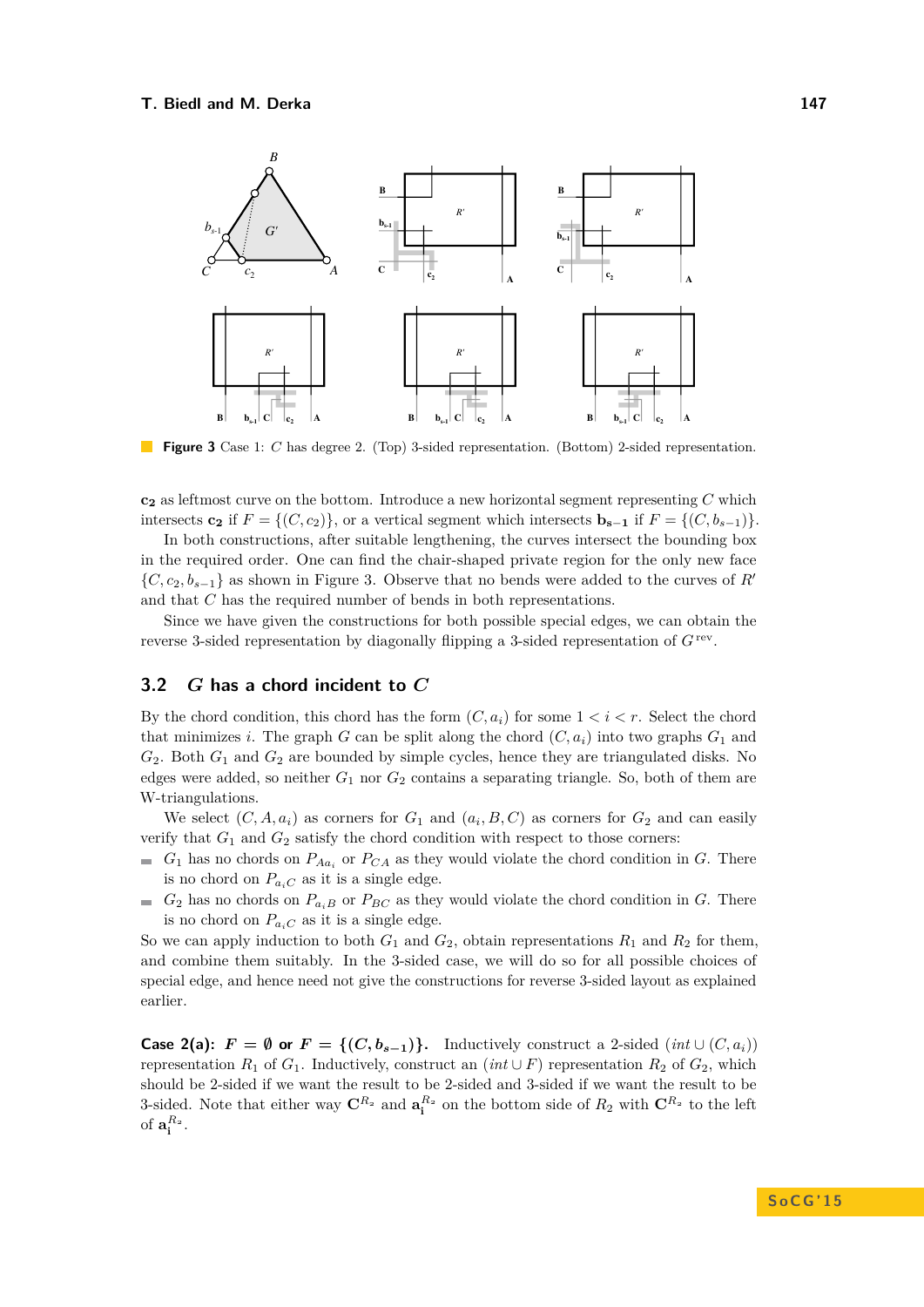<span id="page-7-0"></span>

**Figure 4** Case 2(a): Constructing an (*int* ∪ (*C, bs*−1)) representation when *C* is incident to a chord, in 2-sided (middle) and 3-sided (right) layout.

<span id="page-7-1"></span>

**Figure 5** Case 2(b)1: *C* is incident to a chord,  $F = (C, c_2)$ , and  $c_2 \neq A$ .

Rotate  $R_1$  by 180°, and translate it so that it is below  $R_2$  with  $\mathbf{a}_i^{R_1}$  in the same column as  $\mathbf{a}_{i}^{R_{2}}$ . Stretch  $R_{1}$  horizontally as needed until  $\mathbf{C}^{R_{1}}$  is in the same column as  $\mathbf{C}^{R_{2}}$ . Then  $\mathbf{a}_i^R$  and  $\mathbf{C}^R$  for  $R \in \{R_1, R_2\}$  can each be unified without adding bends by adding vertical segments. The curves of outer-face vertices of *G* then cross (after suitable lengthening) the bounding box in the required order. See also Figure [4.](#page-7-0)

Every interior face  $f$  of  $G$  is contained in  $G_1$  or  $G_2$  and hence has a private region in  $R_1$ or  $R_2$ . As our construction does not make any changes inside the bounding boxes of  $R_1$  and *R*2, the private region of *f* is contained in *R* as well.

**Case 2(b):**  $F = \{(C, c_2)\}$ . For the 2-sided construction, we apply the reversal trick: Construct a 2-sided representation of *G*rev with suitable selection of corners (here Case 2(a) then applies) and flip it horizontally.

For the 3-sided construction, we need a different approach, which is quite similar to Case 1 in [\[1,](#page-14-11) Proof of Lemma 2]. Let  $G_Q = G_1 - C$ , and observe that it is bounded by  $P_{c_2A}$ ,  $P_{A,a_i}$ , and the path formed by the neighbours  $c_2 = u_1, u_2, \ldots, u_q = a_i$  of *C* in CCW order. We must have  $q \geq 2$ , but possibly  $G_1$  is a triangle  $\{C, A, a_i\}$  and  $G_Q$  then degenerates into an edge. If  $G_Q$  contains at least three vertices, then none of  $u_2, \ldots, u_{q-1}$  belongs to  $P_{AB}$ since chord  $(C, a_i)$  was chosen closest to A, and so  $G_Q$  is a W-triangulation.

We divide the proof into two subcases, depending on whether  $A \neq c_2$  or  $A = c_2$ . As the constructions are sufficiently simple, we refer the reader to Figures [5](#page-7-1) and [6](#page-8-0) here. A detailed description is in  $[2, Case 2(b)].$  $[2, Case 2(b)].$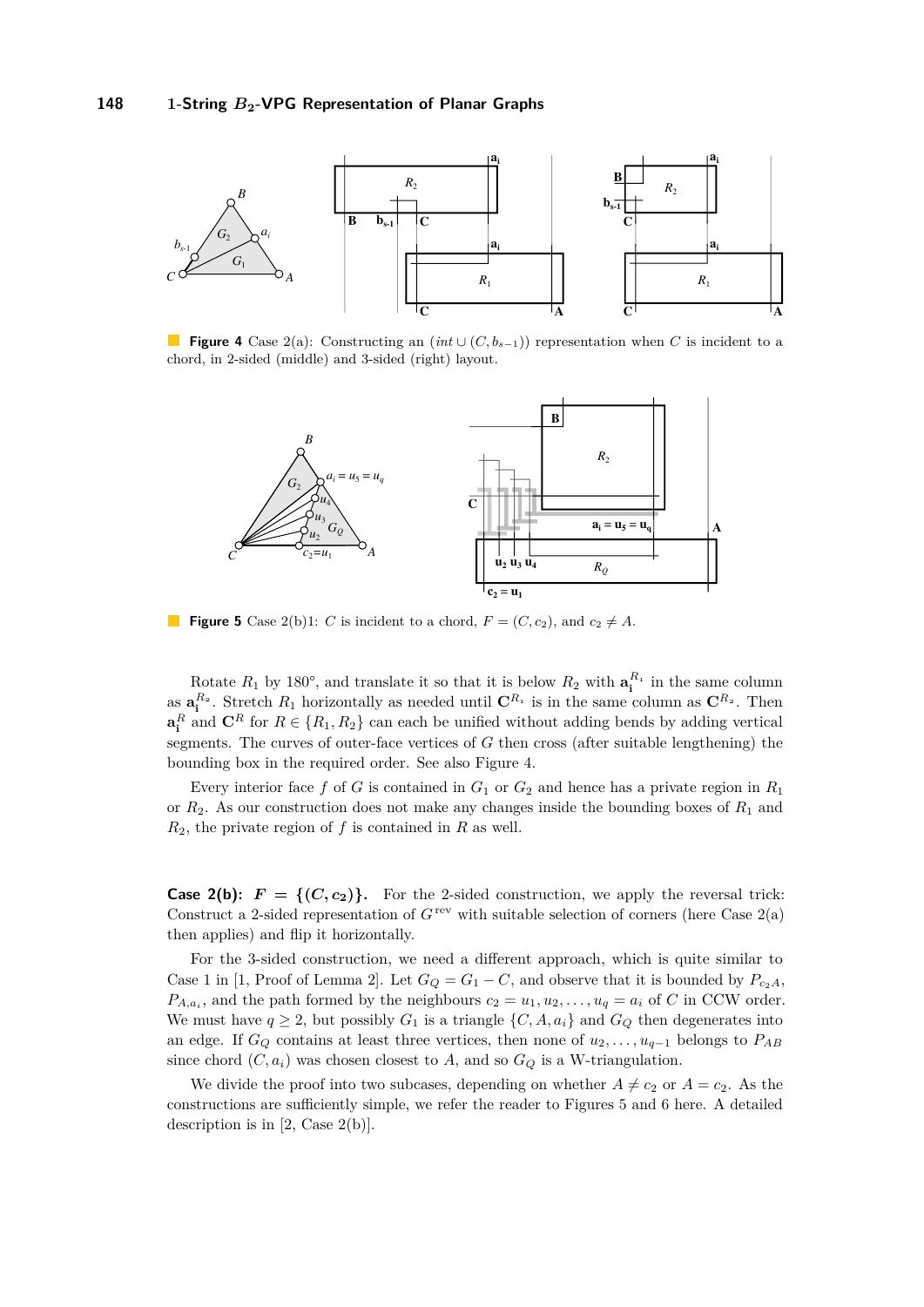<span id="page-8-0"></span>

**Figure 6** Case 2(b)2: Construction when *C* is incident to a chord,  $c_2 = A$ , and  $(A, a_i, C)$  is not a face (top), and when  $(A, a_i, C)$  is a face (bottom). We only show the 3-sided constructions.

# **3.3** *G* has no chords incident with *C* and  $deg(C) \geq 3$

We will give explicit constructions for 2-sided, 3-sided and reverse 3-sided layout, and may hence (after applying the reversal trick) assume that the special edge, if it exists, is  $(C, c_2)$ .

Let  $u_1, \ldots, u_q$  be the neighbours of vertex *C* in clockwise order, starting with  $b_{s-1}$  and ending with *c*<sub>2</sub>. We know that  $q = deg(C) \geq 3$  and that  $u_2, \ldots, u_{q-1}$  are not on the outer-face, since C is not incident to a chord. Let  $u_j$  be a neighbour of C that has at least one neighbour other than *C* on *PCA*, and among all those, choose *j* to be minimal. Such a *j* exists because *G* is triangulated and therefore  $u_{q-1}$  is adjacent to both *C* and  $u_q$ . We distinguish two sub-cases.

**Case 3(a):**  $j \neq 1$ . Denote the neighbours of  $u_j$  on  $P_{c_2A}$  by  $t_1, \ldots, t_x$  in the order in which they appear on  $P_{c_2A}$ . Separate *G* into subgraphs as follows (see also Figure [7\)](#page-9-0):

- The right graph  $G_R$  is bounded by  $(A, {}^{P_{AB}}_1, B, {}^{P_{Bu_1}}_1, u_1, u_2, \ldots, u_j, t_x, {}^{P_{t_x,A}}_1, A)$ .
- Let  $G_B$  be the graph bounded by  $(u_j, t_1, \frac{P_{t_1t_x}}{P_{t_2t_x}}, t_x, u_j)$ . We are chiefly interested in its subgraph  $G_Q := G_B - u_j$ .
- Let  $G_L$  be the graph bounded by  $(C, \frac{P_{C_t}}{P}, t_1, u_j, C)$ . We are chiefly interested in its  $\text{subgraph } G_0 := G_L - \{u_i, C\}.$

The idea is to obtain representations of these subgraphs and then to combine them suitably. We first explain how to obtain the representation  $R_R$  used for  $G_R$ . Clearly  $G_R$  is a W-triangulation, since  $u_2, \ldots, u_j$  are interior vertices of *G*, and hence the outer-face of  $G_R$  is a simple cycle. Set  $A_R := A$  and  $B_R := B$ . If  $B \neq u_1$  then set  $C_R := u_1$  and observe that  $G_R$  satisfies the chord condition with respect to these corners:

- *G*<sub>*R*</sub> does not have any chords with both ends on  $P_{A_R B_R} = P_{AB}$ ,  $P_{B_R u_1} \subseteq P_{BC}$ , or  $P_{t_xA_R} \subseteq P_{CA}$  since *G* satisfies the chord condition.
- If there were any chords between a vertex in  $u_1, \ldots, u_j$  and a vertex on  $P_{C_R A_R}$ , then by  $C_R = u_1$  the chord would either connect two neighbours of *C* (hence give a separating triangle of *G*), or connect some  $u_i$  for  $i < j$  to  $P_{CA}$  (contradicting the minimality of *j*),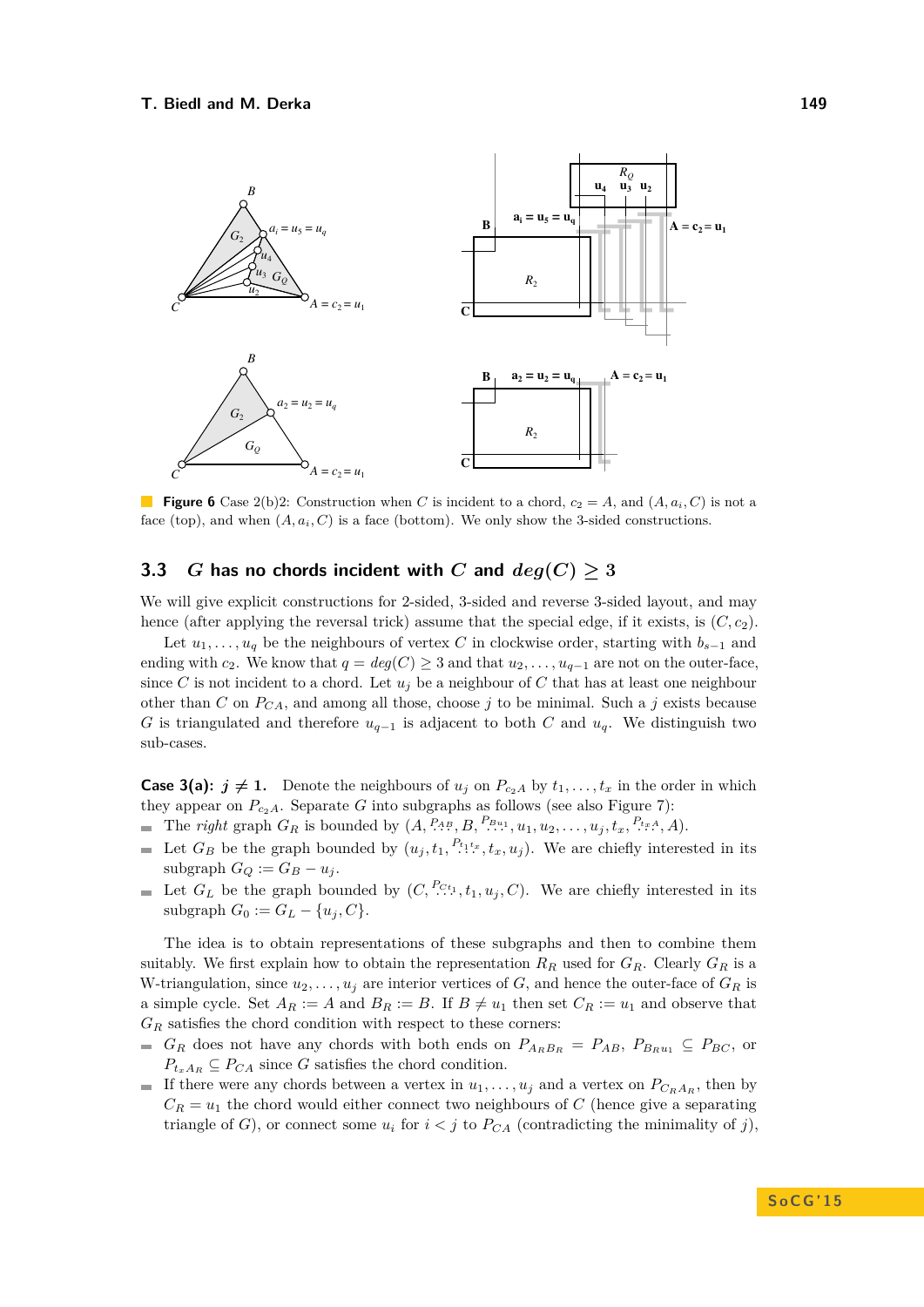<span id="page-9-0"></span>

**Figure 7** Case 3: Splitting the graph when  $deg(C) \geq 3$  and no chord is incident to *C*. (Left) *j* < *q* − 1; *G*<sub>0</sub> is non-trivial. (Right) *j* = *q* − 1; *G*<sub>0</sub> = {*c*<sub>2</sub>}.

or connect  $u_j$  to some other vertex on  $P_{t_xA}$  (contradicting that  $t_x$  is the last neighbour of  $u_j$  on  $P_{CA}$ ). Hence no such chord can exist either.

If  $B = u_1$ , then set  $C_R := u_2$  (which exists by  $q \ge 3$ ) and similarly verify that it satisfies the chord condition as  $P_{B_R C_R}$  is the edge  $(B, u_2)$ . Since  $C_R \in \{u_1, u_2\}$  in both cases, we can apply induction on  $G_R$  and obtain an  $(int \cup (u_1, u_2))$  representation  $R_R$ . We use as layout for  $R_R$  the type that we want for  $G$ , i.e., use a 2-sided/3-sided/reverse 3-sided layout if we want *G* to have a 2-sided/3-sided/reverse 3-sided representation.

Next consider the graph  $G_0$ , which is bounded by  $u_{j+1}, \ldots, u_q, P_{c_2t_1}$  and the neighbours of  $u_j$  in CCW order between  $t_1$  and  $u_{j+1}$ . We distinguish two cases:

- (1)  $j = q 1$ , and hence  $t_1 = u_q = c_2$  and  $G_0$  consists of only  $c_2$ . In this case, the representation of  $R_0$  consists of a single vertical line segment  $c_2$ .
- **(2)**  $j < q-1$ , so  $G_0$  contains at least three vertices  $u_{q-1}, u_q$  and  $t_1$ . Then  $G_0$  is a Wtriangulation since  $C$  is not incident to a chord and by the choice of  $t_1$ . Also, it satisfies the chord condition with respect to corners  $A_0 := c_2, B_0 := t_1$  and  $C_0 := u_{j+1}$  since the three paths on its outer-face are sub-paths of *PCA* or contained in the neighbourhood of *C* or *u<sub>j</sub>*. In this case, construct a 2-sided (*int* ∪ ( $u_{j+1}, u_{j+2}$ )) representation  $R_0$  of  $G_0$ with respect to these corners inductively.

Finally, we create a representation  $R_Q$  of  $G_Q = G_B - u_j$ . If  $G_Q$  is a single vertex or a single edge, then simply use vertical segments for the curves of its vertices. Otherwise, we can show:

**► Claim 11.**  $G_Q$  has a 2-sided (int  $\cup$  Ø) 1-string  $B_2$ -VPG representation with respect to *corners*  $t_1$  *and*  $t_x$ *.* 

**Proof.** *G<sup>Q</sup>* is not necessarily 2-connected, so we cannot apply induction directly. Instead we break it into  $x - 1$  graphs  $G_1, \ldots, G_{x-1}$ , where for  $i = 1, \ldots, x - 1$  graph  $G_i$  is bounded by  $P_{t:t_{i+1}}$  as well as the neighbours of  $u_j$  between  $t_i$  and  $t_{i+1}$  in CCW order. Note that  $G_i$ is either a single edge, or it is bounded by a simple cycle since  $u_j$  has no neighbours on *P*<sub>CA</sub> between  $t_i$  and  $t_{i+1}$ . In the latter case, use  $B_i := t_i$ ,  $A_i := t_{i+1}$ , and  $C_i$  an arbitrary third vertex on  $P_{t_i t_{i+1}} \subseteq P_{CA}$ , which exists since the outer-face of  $G_i$  is a simple cycle and  $(t_i, t_{i+1}, u_j)$  is not a separating triangle. Observe that  $G_i$  satisfies the chord condition since all paths on the outer-face of  $G_i$  are either part of  $P_{CA}$  or in the neighbourhood of  $u_j$ . Hence by induction there exists a 2-sided  $(int \cup \emptyset)$  representation  $R_i$  of  $G_i$ . If  $G_i$  is a single edge  $(t_i, t_{i+1})$ , then let  $R_i$  consists of two vertical segments  $t_i$  and  $t_{i+1}$ .

Since each representation  $R_i$  has at its leftmost end a vertical segment  $t_i$  and at its rightmost end a vertical segment  $t_{i+1}$ , we can combine all these representations by aligning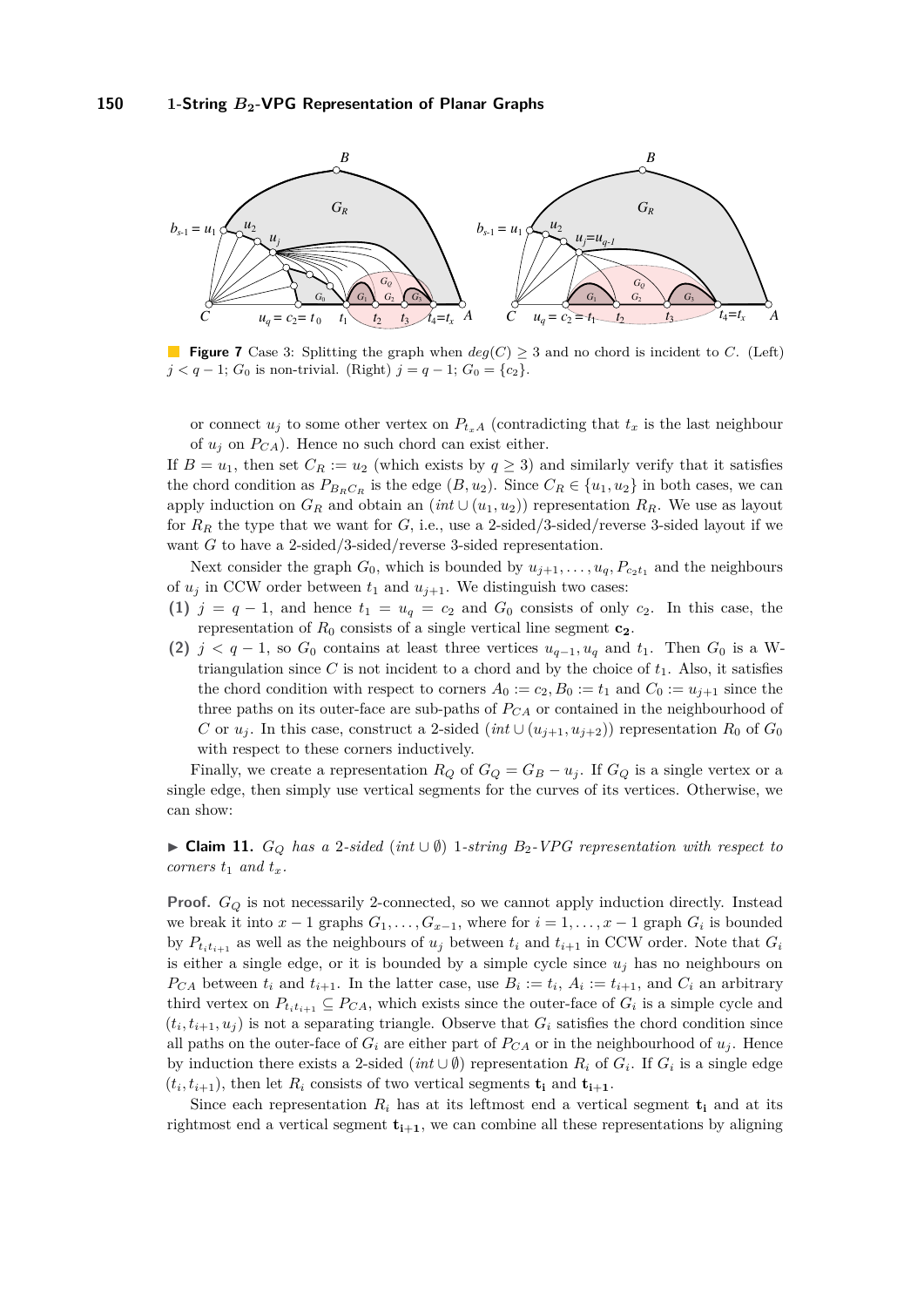<span id="page-10-0"></span>

**Figure 8** Left: Graph *GB*. The boundary of *G<sup>Q</sup>* is shown bold. Right: Merging 2-sided (*int* ∪ ∅) representations of  $G_i$ ,  $1 \leq i \leq 3$ , into a 2-sided (*int*  $\cup \emptyset$ ) representation of  $G_Q$ .

 $\mathbf{t}_{\mathbf{i}}^{R_i}$  and  $\mathbf{t}_{\mathbf{i}}^{R_{i+1}}$  horizontally and filling in the missing segment. See also Figure [8.](#page-10-0) One easily verifies that the result is a 2-sided (*int*  $\cup$  ∅) representation of  $G_Q$ .

We now explain how to combine these three representations *RR*, *R<sup>Q</sup>* and *R*0; see also Figure [9.](#page-11-0) Translate  $R_Q$  so that it is below  $R_R$  with  $\mathbf{t}_{\mathbf{x}}^{R_R}$  and  $\mathbf{t}_{\mathbf{x}}^{R_Q}$  in the same column; then connect these two curves with a vertical segment. Rotate  $R_0$  by 180° and translate it so that it is below  $R_R$  and to the left and above  $R_Q$ , and  $\mathbf{t}_1^{R_Q}$  and  $\mathbf{t}_1^{R_Q}$  are in the same column; then connect these two curves with a vertical segment. Notice that the vertical segments of  $\mathbf{u}_{\mathbf{2}}^{R_R}, \ldots, \mathbf{u}_{\mathbf{j}}^{R_R}$  are at the bottom left of  $R_R$ . Horizontally stretch  $R_0$  and/or  $R_R$  so that  $\mathbf{u}_{\mathbf{j+1}}^{R_R}, \ldots, \mathbf{u}_{\mathbf{j}}^{R_R}$  are to the left of the vertical segment of  $\mathbf{u}_{\mathbf{j+1}}^{R_0}$ , but to the right (if  $j < q - 1$ ) of the vertical segment of  $\mathbf{u}_{j+2}^{R_o}$ . There are such segments by  $j > 1$ .

Introduce a new horizontal segment **C** and place it so that it intersects curves  $\mathbf{u}_{q}$ ,  $\dots$ ,  $\mathbf{u}_{i+2}$ ,  $\mathbf{u}_2, \ldots, \mathbf{u}_j, \mathbf{u}_{j+1}$  (after lengthening them, if needed). For a 2-sided layout also attach a vertical segment to **C**. If  $j < q - 1$  then top-tangle  $\mathbf{u_q}, \ldots, \mathbf{u_{j+2}}$  leftwards (see [\[2,](#page-14-13) Section 2.2] for a precise definition of this operation). Bottom-tangle **u2***, . . . ,* **u<sup>j</sup>** rightwards. The construction hence creates intersections for all edges in the path  $u_1, \ldots, u_q$ , except for  $(u_{j+2}, u_{j+1})$  (which was represented in  $R_0$ ) and  $(u_2, u_1)$  (which was represented in  $R_R$ ).

Bend and stretch  $\mathbf{u}_{j}^{R_R}$  rightwards so that it crosses the curves of all its neighbours in *G*<sub>0</sub> ∪ *G*<sub>*Q*</sub>. Finally, consider the path between the neighbours of *u<sub>i</sub>* CCW from *u*<sub>*j*+1</sub> to *t*<sub>*x*</sub>. Create intersections for any edge on this path that is interior in *G* by top-tangling their curves rightwards.

One verifies that the curves intersect the bounding boxes as desired. The constructed representations contain private regions for all interior faces of  $G_R$ ,  $G_Q$  and  $G_0$  by induction. The remaining faces are of the form  $(C, u_i, u_{i+1}), 1 \leq i < q$ , and  $(u_j, w_k, w_{k+1})$  where  $w_k$  and  $w_{k+1}$  are two consecutive neighbours of  $u_j$  on the outer-face of  $G_0$  or  $G_Q$ . Private regions for those faces are shown in Figure [9.](#page-11-0)

**Case 3(b):**  $j = 1$ , i.e., there exists a chord  $(b_{s-1}, c_i)$ . In this case we cannot use the above construction directly since **bs**−**<sup>1</sup>** ends on the left (in the 3-sided construction) while we need **u<sup>j</sup>** to end at the bottom and not to be on the outer-face. However, if we use a different vertex as *u<sup>j</sup>* (and argue carefully that the chord condition then holds), then the same construction works.

Recall that  $u_1, \ldots, u_q$  are the neighbours of corner *C* in CW order starting with  $b_{s-1}$ and ending with *c*<sub>2</sub>. We know that  $q \geq 3$  and  $u_2, \ldots, u_{q-1}$  are not on the outer-face. Now define *j'* as follows: Let  $u_{j'}$ ,  $j' > 1$  be a neighbour of *C* that has at least one neighbour on *P<sub>CA</sub>* other than *C*, and choose  $u_{j'}$  so that *j*' is minimal while satisfying  $j' > 1$ . Such a *j*' exists since  $u_{q-1}$  has another neighbour on  $P_{CA}$ , and by  $q \geq 3$  we have  $q-1 > 1$ . Now,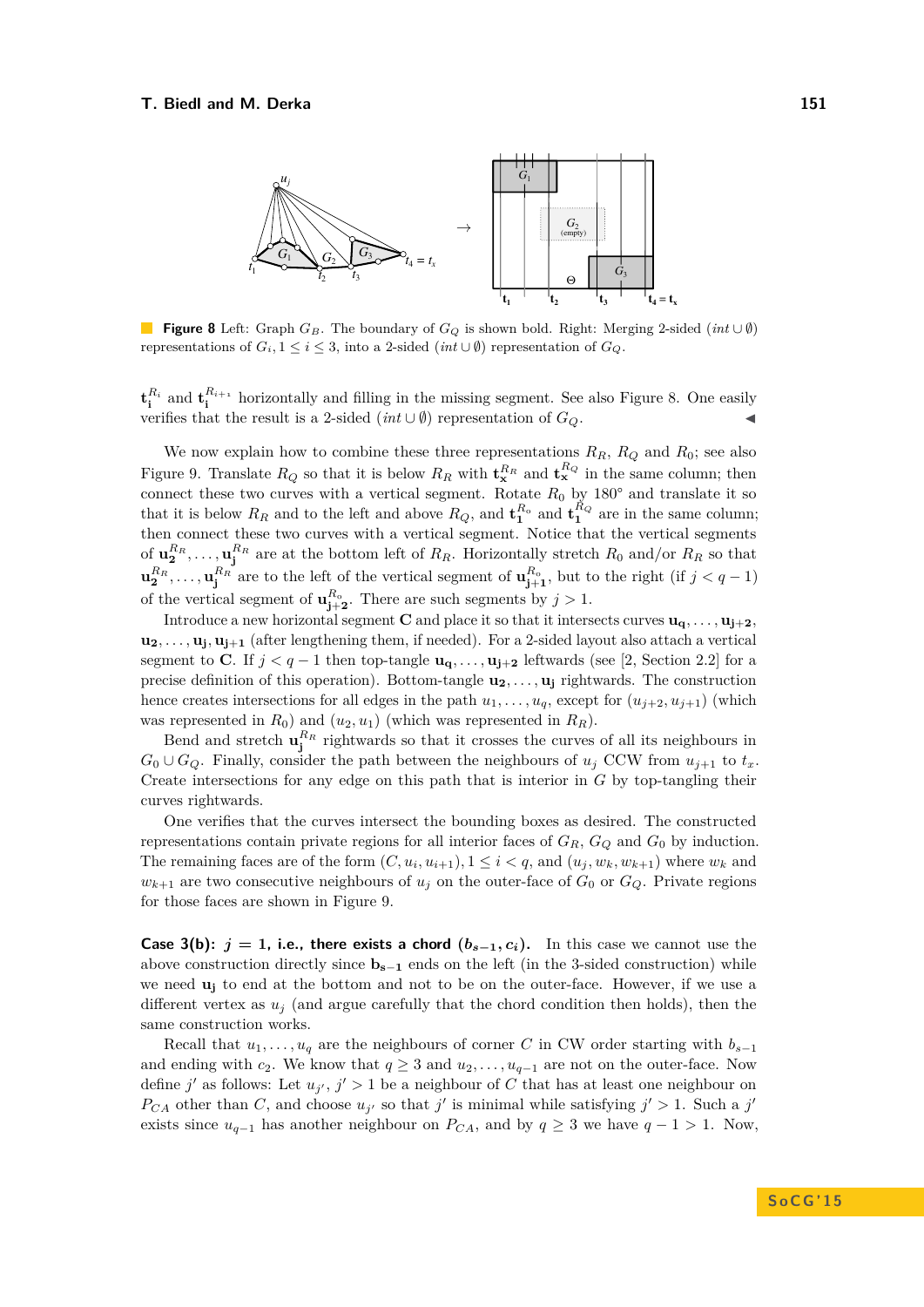<span id="page-11-0"></span>

**Figure 9** Case 3: Combining subgraphs when  $deg(C) \geq 3$ , there is no chord incident with *C*, and  $F \subseteq \{(C, c_2)\}\$ . (Top left) 3-sided and (top right) reverse 3-sided construction. (Bottom) 2-sided construction for the case  $F = \{(C, c_2)\}\$  and  $F = \emptyset$ . The construction matches the graph depicted in Figure [7](#page-9-0) left.

separate *G* as in the previous case, except use *j'* in place of *j*. Thus, define  $t_1, \ldots, t_x$  to be the neighbours of  $u_{j'}$  on  $P_{c_2A}$ , in order, and separate *G* into three graphs as follows:

- The right graph  $G_R$  is bounded by  $(A, \stackrel{P_{AB}}{\ldots}, B, \stackrel{P_{Bu_1}}{\ldots}, u_1, u_2, \ldots, u_{j'}, t_x, \stackrel{P_{t_x,A}}{\ldots}, A).$
- Let  $G_B$  be the graph bounded by  $(u_{j'}, t_1, \frac{P_{t_1t_x}}{P_{t_2t_x}}, t_x, u_{j'})$ . Define  $G_Q := G_B u_{j'}$ .
- Let  $G_L$  be the graph bounded by  $(C, \dots, t_1, u_{j'}, C)$ . Define  $G_0 := G_L \{u_{j'}, C\}$ .  $\overline{\phantom{a}}$

Observe that the boundaries of all the graphs are simple cycles, and thus they are W-triangulations. Select  $(A_R := A, B_R := B, C_R := u_2)$  to be the corners of  $G_R$  and argue the chord condition as follows:

- $G_R$  does not have any chords on  $P_{C_R A_R}$  as such chords would either contradict minimality of  $j'$ , or violate the chord condition in  $G$ .
- $G_R$  does not have any chords of  $P_{A_R B_R} = P_{AB}$ .
- $G_R$  does not have any chords on  $P_{Bb_{s-1}}$  as it is a sub-path of  $P_{BC}$  and they would violate the chord condition in *G*. It also does not have any chords in the form  $(C_R = u_2, b_\ell), 1 \leq$  $\ell < s - 1$  as they would have to intersect the chord  $(b_{s-1}, c_i)$ , violating the planarity of *G*. Hence,  $G_R$  does not have any chords on  $P_{C_R A_R}$ .
- Notice in particular that the chord  $(u_1, c_i)$  of  $G_R$  is *not* a violation of the chord condition  $\sim$ since we chose  $u_2$  as a corner.

Hence, we can obtain a representation *R<sup>R</sup>* of *G<sup>R</sup>* with 2-sided, 3-sided and reverse 3-sided layout and special edge  $(u_1 = b_{s-1}, u_2)$ . For graphs  $G_Q$  and  $G_0$  the corners are chosen, the chord condition is verified, and the representations are obtained exactly as in Case 3a. Since the special edge of  $G_R$  is  $(u_1, u_2)$  as before, curves  $\mathbf{u}_1$  and  $\mathbf{u}_2$  are situated precisely as in Case 3a, and we merge representations and find private regions as before.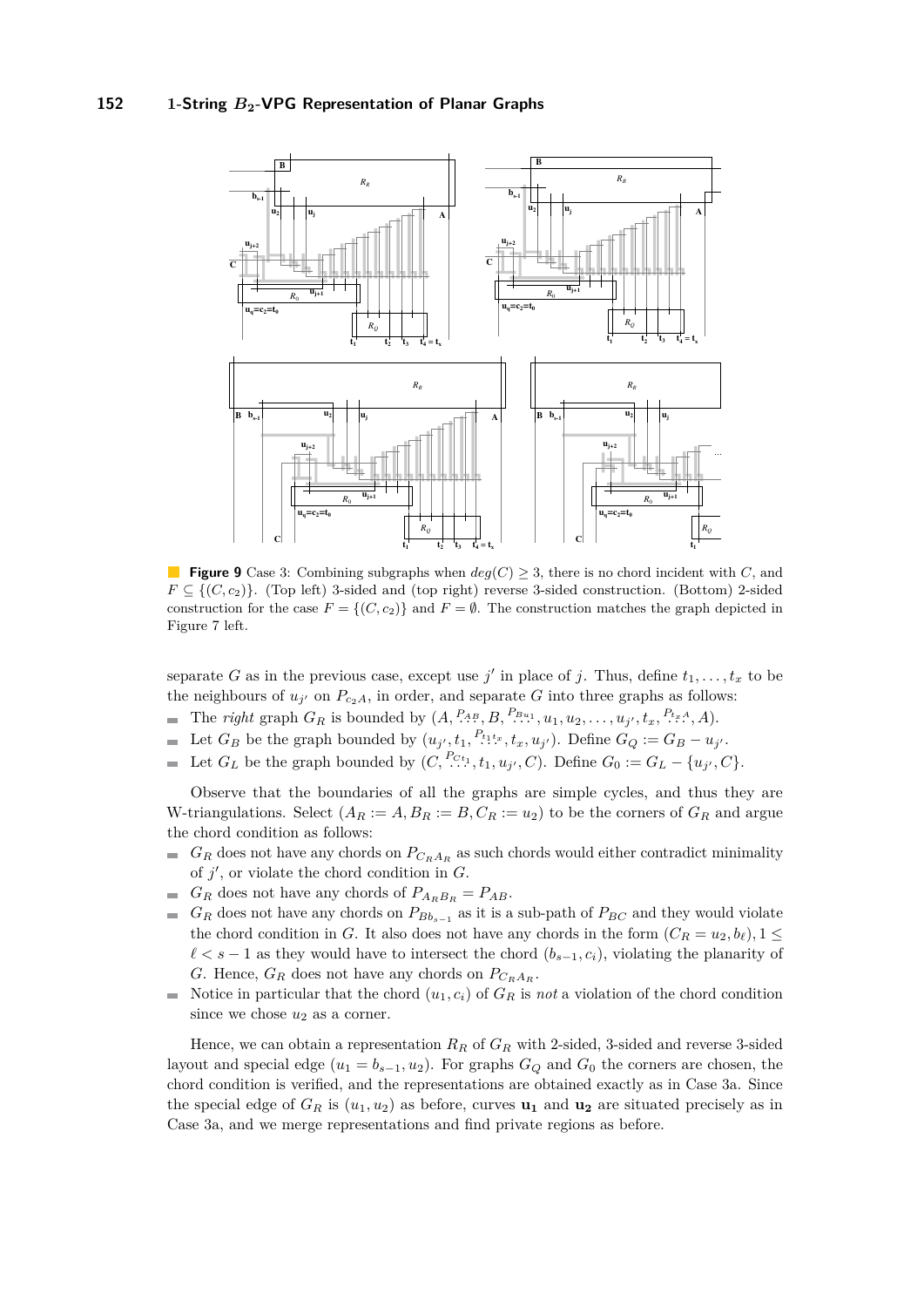

<span id="page-12-0"></span>**Figure 10** Completing a 3-sided (*int* ∪ (*B, C*)) representation by adding intersections for (*A, B*) and (*A, C*).

This ends the description of the construction in all cases, and hence proves Lemma [9](#page-4-2) and Lemma [10.](#page-5-0)

## **4 From 4-Connected Triangulations to All Planar Graphs**

In this section, we prove Theorem [1.](#page-1-0) Observe that Lemma [9](#page-4-2) essentially proves it for 4 connected triangulations. As in [\[5\]](#page-14-6) we extend it to all triangulations by induction on the number of separating triangles.

<span id="page-12-1"></span> $\blacktriangleright$  **Theorem 12.** Let G be a triangulation with outer-face  $(A, B, C)$ . G has a 1-string  $B_2$ -VPG *representation with a chair-shaped private region for every interior face f of G.*

**Proof.** Our approach is exactly the same as in [\[5\]](#page-14-6), except that we must be careful not to add too many bends when merging subgraphs at separating triangles, and hence must use 3-sided layouts. Formally, we proceed by induction on the number of separating triangles. In the base case, *G* has no separating triangle, i.e., it is 4-connected. As the outer-face is a triangle, *G* clearly satisfies the chord condition. Thus, by Lemma [9,](#page-4-2) it has a 3-sided (*int* ∪  $(B, C)$ ) representation  $R$  with private region for every face.  $R$  has an intersection for every edge except for  $(A, B)$  and  $(A, C)$ . These intersection can be created by tangling **B**, **A** and **C**, **A** suitably (see Figure [10\)](#page-12-0). Recall that **A** initially did not have any bends, so it has 2 bends in the constructed representation of *G*. The existence of private regions is guaranteed by Lemma [9.](#page-4-2)

Now assume for induction that *G* has  $k + 1$  separating triangles. Let  $\Delta = (a, b, c)$  be an inclusion-wise minimal separating triangle of  $G$ . It was shown in [\[5\]](#page-14-6) that the subgraph  $G_2$ induced by the vertices inside  $\Delta$  is either an isolated vertex, or a W-triangulation  $(A, B, C)$ such that the vertices on  $P_{AB}$  are adjacent to *b*, the vertices on  $P_{BC}$  are adjacent to *c*, and the vertices on  $P_{CA}$  are adjacent to *a*. Furthermore,  $G_2$  satisfies the chord condition. Also, graph  $G_1 = G - G_2$  is a W-triangulation that satisfies the chord condition and has k separating triangles. By induction,  $G_1$  has a representation  $R_1$  with a chair-shaped private region for every interior face *f*. Let  $\Phi$  be the region for face  $\Delta$ . Permute *a*, *b*, *c*, if needed, so that the naming corresponds to the one needed for the private region.

**Case 1:**  $G_2$  is a single vertex *v*. Represent *v* by inserting into  $\Phi$  an orthogonal curve **v** with 2 bends that intersects **a***,* **b** and **c**. The construction, together with private regions for the newly created faces  $(a, b, v)$ ,  $(a, c, v)$  and  $(b, c, v)$ , is shown in Figure [11](#page-13-0) (left).

**Case 2:**  $G_2$  is a W-triangulation. Recall that  $G_2$  satisfies the chord condition with respect to corners  $(A, B, C)$ . Apply Lemma [9](#page-4-2) to construct a 3-sided  $(int \cup (C, b_{s-1}))$  representation *R*<sup>2</sup> of *G*2. Let us assume that (after possible rotation) Φ has the orientation shown in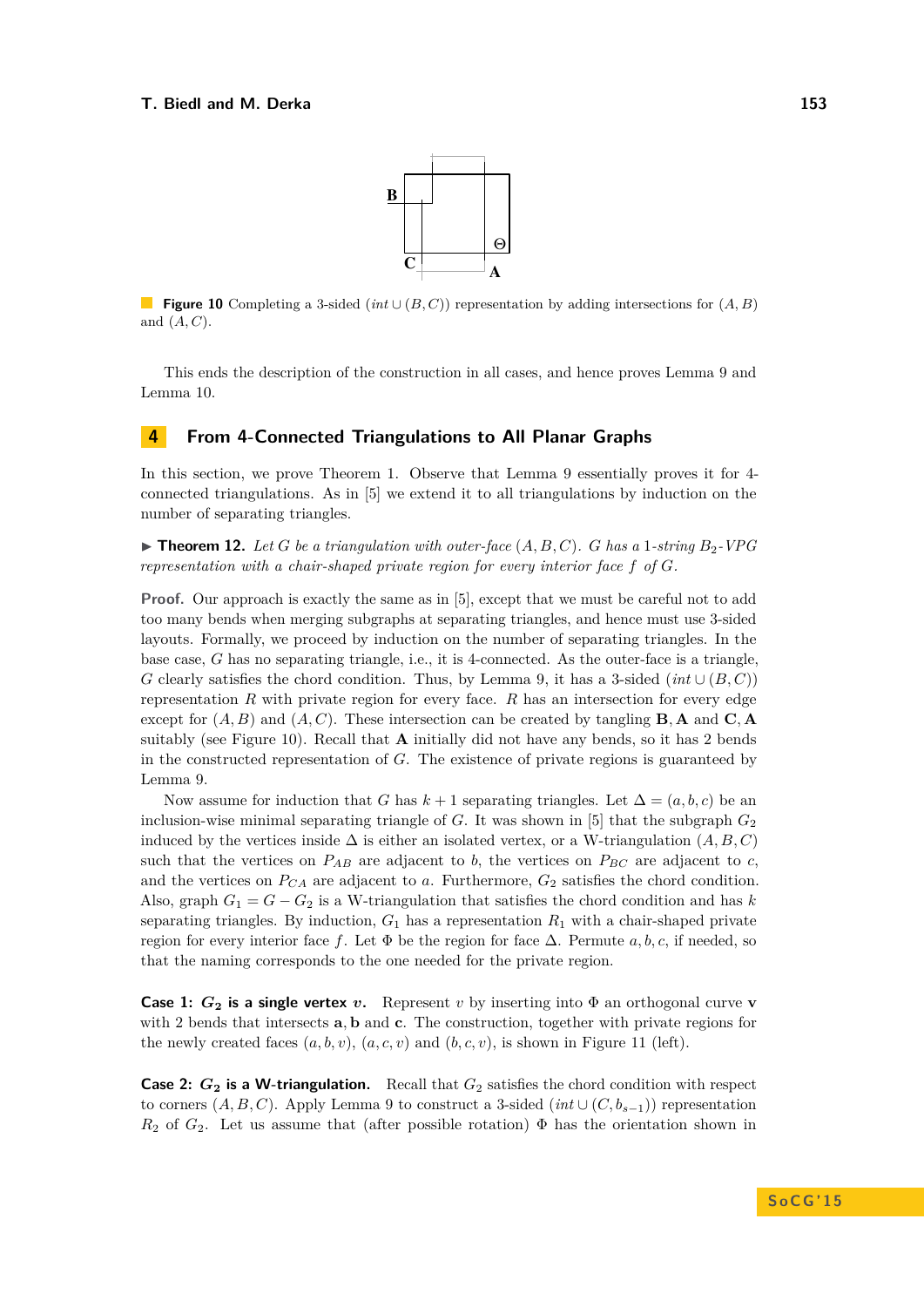<span id="page-13-0"></span>

**Figure 11** Separating triangle with one vertex and the construction (left), and separating triangle enclosing a W-triangulation and the construction (right).

Figure [11](#page-13-0) (right); if it had the symmetric orientation then we would do a similar construction using a reverse 3-sided representation of  $G_2$ . Place  $R_2$  inside  $\Phi$  as shown in Figure [11](#page-13-0) (right). Stretch the curves representing vertices on  $P_{CA}$ ,  $P_{AB}$  and  $P_{Bb_{s-1}}$  downwards, upwards and leftwards respectively so that they intersect **a***,* **b** and **c**. Top-tangle leftwards the curves  $A = a_1, a_2, \ldots, a_r = B$ . Left-tangle downwards the curves  $B = b_1, b_2, \ldots, b_{s-1}$  and bend and stretch **C** downwards so that it intersects **a**. Bottom-tangle leftwards the curves  $C = c_1, \ldots, c_t = A$ . It is easy to verify that the construction creates intersection for all the edges between vertices of  $\Delta$  and the outer-face of  $G_2$ . The tangling operation then creates intersections for all the outer-face edges of  $G_2$  except edge  $(C, b_{s-1})$ , which is already represented in *R*2.

Every curve that receives a new bend represents a vertex on the outer-face of  $G_2$ , which means that it initially had at most 1 bend. Curve **A** is the only curve that receives 2 new bends, but this is allowed as **A** does not have any bends in *R*2. Hence, the number of bends for every curve does not exceed 2.

Private regions for faces formed by vertices  $a, b, c$  and vertices on the outer-face of  $G_2$ can be found as shown in Figure [11](#page-13-0) right.

With Theorem [12](#page-12-1) in hand, we can show our main result: every planar graph has a 1-string *B*2-VPG representation.

**Proof of Theorem [1.](#page-1-0)** If *G* is a planar triangulated graph, the claim holds by Theorem [12.](#page-12-1) So, assume that *G* is a planar graph. Then *stellate* the graph, i.e., insert a vertex into each non-triangulated face and connect it to all vertices on that face. It is well known that after at most 3 repetitions, the construction produces a 3-connected triangulated graph  $G'$  such that *G* is an induced subgraph of  $G'$ . Apply Theorem [12](#page-12-1) to construct a 1-string  $B_2$ -VPG representation  $R'$  of  $G'$ . By removing curves representing vertices that are not in  $G$ , we obtain a 1-string  $B_2$ -VPG representation of  $G$ .

## **5 Conclusions and Outlook**

We showed that every planar graph has a 1-string  $B_2$ -VPG representation, i.e., a representation as an intersection graph of strings where strings cross at most once and each string is orthogonal with at most two bends. One advantage of this is that the coordinates to describe such a representation are small, since orthogonal drawings can be deformed easily such that all bends are at integer coordinates. Every vertex curve has at most two bends and hence at most 3 segments, so the representation can be made to have coordinates in an  $O(n) \times O(n)$ -grid with perimeter at most 3*n*. Note that none of the previous results provided an intuition of the required size of the grid.